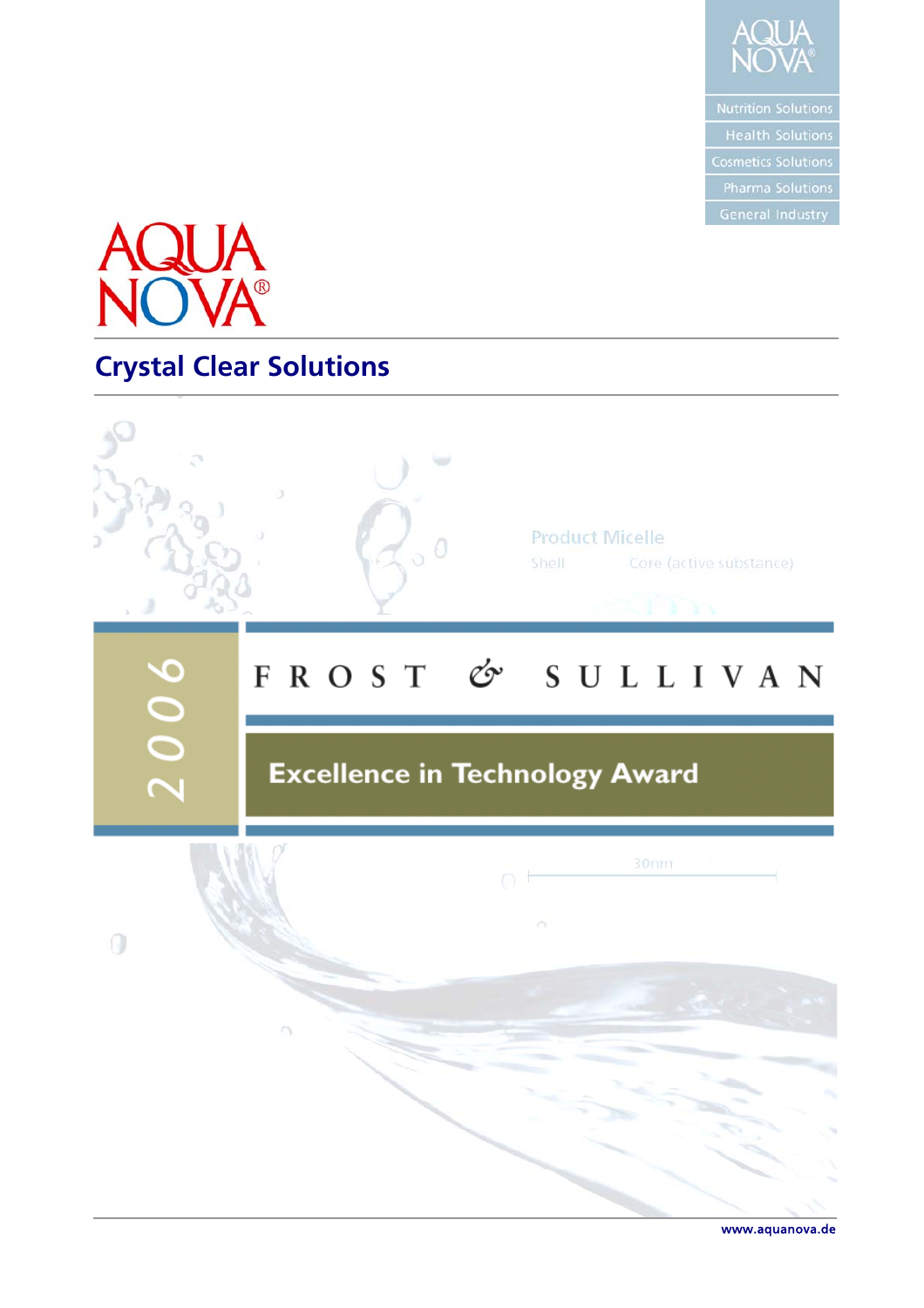### **2006 Advances in Medical and Specialty Nutrition, Excellence in Technology Award**

## FROST & SULLIVAN

**Excellence in Technology Award** 

#### **AWARD DESCRIPTION**

Frost & Sullivan's Excellence in Technology Award is bestowed upon a company that has pioneered the development and introduction of an innovative technology into the market; a technology that has either impacted or has the potential to impact several market sectors. This award recognizes a company's successful technology development that is expected to bring significant contributions to the industry in terms of adoption, change, and competitive posture. It also recognizes the company's overall technical excellence and its commitment towards technology innovation.

### **RESEARCH METHODOLOGY**

To choose the award recipient, Frost & Sullivan's analyst team tracks technology innovation in key hi-tech markets. The selection process includes primary participant interviews and extensive primary and secondary research via the bottom-up approach. The analyst team shortlists candidates on the basis of a set of qualitative and quantitative measurements. The analysts also consider the pace of technology innovation, and the potential relevance or significance of the technology to the overall industry. The ultimate award recipient is chosen after a thorough evaluation of this research.

#### **MEASUREMENT CRITERIA**

In addition to the methodology described above, there are specific criteria used to determine the final rankings. The recipient of this award has excelled based on one or more of the following criteria: • Number of new technologies developed or introduced

• Significance of a technology/ technologies in the industry

• Competitive advantage of technology/ technologies vis-à-vis competing technologies

• Ease of adoption of new technology/ technologies

• Potential of technology/ technologies to become an industry standard



#### **Aquanova German Solubilisate Technologies (AGT) GmbH**

The Frost & Sullivan 2006 Excellence in Technology Award in the field of solubilisation processes for functional foods and dietary supplements goes to Aquanova German Solubilisate Technologies (AGT) GmbH, in recognition of the company's development of the highly sophisticated NovaSOL® Nanosome technology, which enables the encapsulation of active functional food and supplement ingredients. Unlike the conventional emulsion and microemulsion particles with massive particle size, this technology enables the formation of micelles, which are just 30 nm in diameter, for encapsulating the active substance, thus enhancing its bioavailability many times over.

The human body needs to convert especially fat soluble nutrients into micelles prior to absorbing them. Micelle

structures are nature´s way of nutrient delivery and are part of daily products such as hen eggs ("LDL micelles" with a diameter of 20-60nm) or milk ("Casein sub-micelles" with a diameter of 10-20nm). As nutrients are delivered in the micelle form in accordance with nature´s "nano architecture", the NovaSOL® technology enables cutting down on the amount of the active ingredient, which would have otherwise been lost in the conversion process. Based on the product micelle, the hydrophilic and hydrophobic substances are converted into NovaSOL® solubilisates that are soluble in both fat and water.

#### The Germany-based company has applied its

technology to a broad variety of substances such as ascorbic acid in the patented  $NovaSO \times C$ being the first and only fat soluble and chemically unmodified vitamin C worldwide. Other examples are Coenzyme Q10 ("NovaSOL® Q"), Vitamin E ("NovaSOL® E") or isoflavones ("NovaSOL® ISO"). Also Aquanova makes phytoextracts (e.g. rosmary extract or various polyphenol extracts) available as fully water and fat soluble solutions, which are easy to handle and to integrate into end products. Aquanova has been granted a US patent (Patent US 6,774,247 B2) as well as a German patent (DE 101 58 447 B4) for their ascorbic acid solubilisate. The technology creates nanosized carriers within which the active ingredient is contained. There exists a core within which the

chemically unmodified substance (e.g. Coenzyme Q10) is present as the active substance

surrounded by a shell, which is 30 nm in diameter and forms the nanocarrier. The technology makes substances both water and fat soluble ("ambiphilic") in addition to enhancing their bioavailability for humans.

The increase in bioavailability has been proven in many high standard clinical studies such as the 2005 study for Coenzyme Q10 ("NovaSOL® Q") with a trial population of 60 male subjects and the prove that NovaSOL has an up to 4 times higher bioavailability compared to straight CoQ10.

Soyisoflavones, as an example, belong to the category of phytostrogens and exhibit a weak estrogen-like action. They play an important role in terms of lowering the rate at which aging occurs in perimenopausal women and find use as an alternative to hormone replacement

therapy—helping women control menopause symptoms without the administration of any drug. An important challenge that isoflavone products encounter is the effective absorption of the active substance since the effect of phytoestrogens is several times weaker than that of estrogen. Aquanova has recently been granted a European patent for its new isoflavone solution ("NovaSOL® ISO").

Aquanova´s technology offers advantages of

processing without using additives, uses patent protected formulas (more than 30 patents are already issued), producing solutions that create superior bioavailability, are thermally,

mechanically, and pH stable, chemically unmodified active substances, water- and fat-soluble solutions, with excellent antioxidant capacity, and creation of liquid and crystal-clear solutions. It has the potential to be applied to innovative beverages, cosmetic products, pharmaceutical products, dietary supplements, and functional foods. Global Players like BASF or Degussa Food Ingredients (acquired by Cargill in 2006) are already partners and can rely on Aquanova´s high production and material standards such as ISO certification, GMP orientation, Kosher, Halal, GMO free, Allergen free, etc.

Frost & Sullivan acknowledges Aquanova German Solubilisate Technologies (AGT) GmbH's technological excellence and its outstanding design and engineering efforts, as illustrated by its development of the unique, sophisticated NovaSOL® technology, and recognizes the company with the prestigious 2006 Excellence in Technology Award.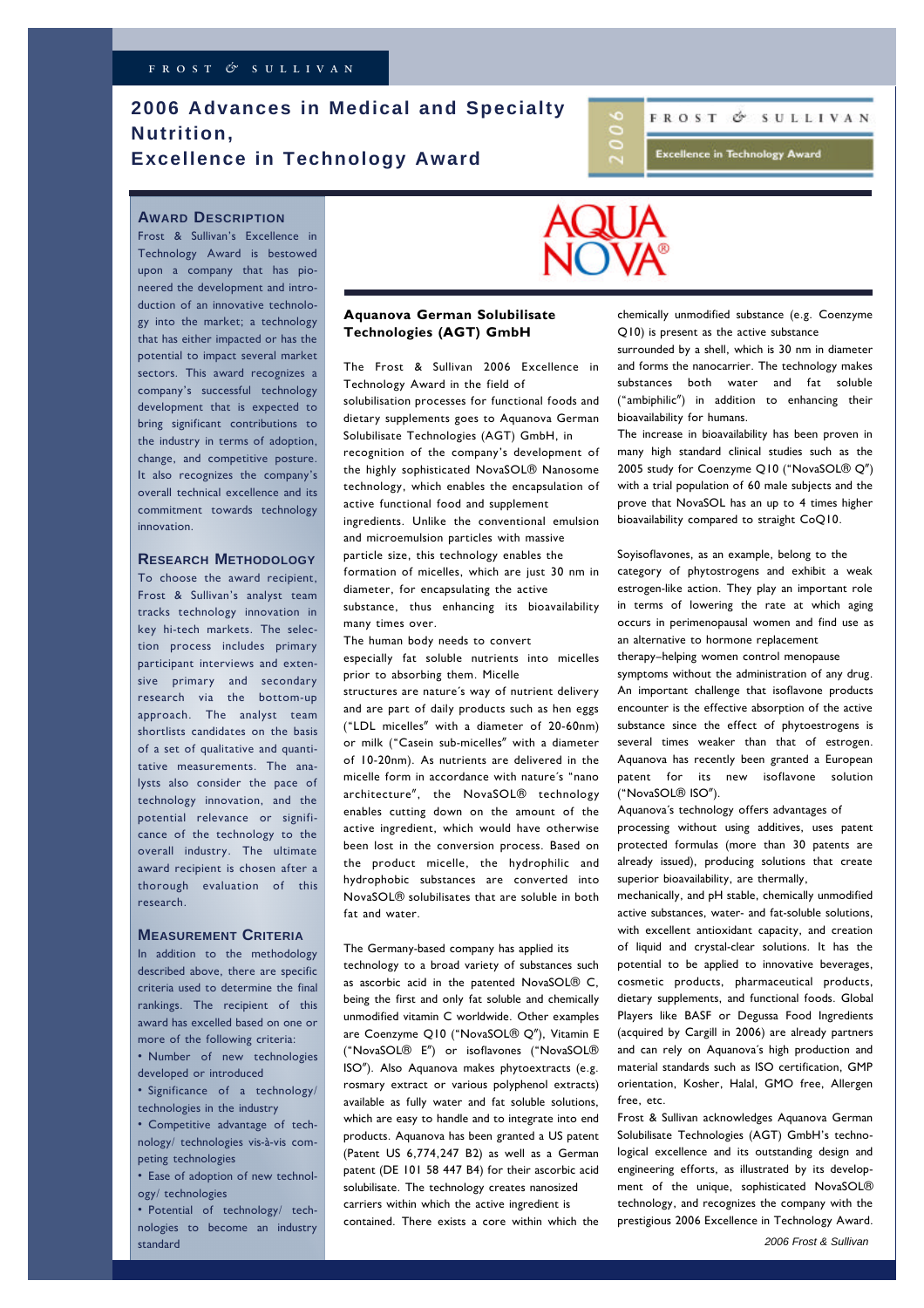

### **AQUANOVA receives Technology Award for its pioneering solubilisation technology Frost & Sullivan awards AQUANOVA the "Excellence in Technology Award"**

**Darmstadt, August 30th, 2006** – AQUANOVA, leading supplier of nanostructured liquid formulas ("solubilisates") for active substances, has been awarded the Frost & Sullivan "2006 Excellence in Technology Award" for developing the highly sophisticated solubilisation technology, based on nanoscaled encapsulation of nutrients and ingredients for functional foods and dietary supplements.

Frost & Sullivan's Award is bestowed upon a company that has pioneered the development and introduction of an innovative technology that has either impacted or has the potential to impact several

market sectors. The award recognizes, that AQUANOVA´s technology delivers nutrients and ingredients in the micelle form in accordance with nature's 'nano architecture'. Hereby hydrophilic and hydrophobic substances are converted into the liquid solubilisates (brand name "NovaSOL®"), which



are soluble in both fat and water ("ambiphilic"). These solubilisates have proven to offer superior functional as well as technical application advantages.

The human body needs to convert fat-soluble nutrients into micelles prior to absorbing them. Here, AQUANOVA´s technology enables the formation of product-micelles, which are just 30 nanometer (billionth of a meter) in diameter for the encapsulation of active functional food and supplement ingredients (e.g. vitamins, phytoextracts, coenzyme Q10 or fatty acids), thereby enhancing its bioavailability many times over. High standard clinical studies such as the 2005 study for Coenzyme Q10 (NovaSOL<sup>®</sup> Q), have proven a bioavailability up to four times higher when compared to straight CoQ10.

As Frost & Sullivan reports, droplet sizes in conventional emulsions and microemulsions are up to approximately 3,000 nm and do not significantly enhance absorption or penetration. Moreover, these formulations often have a limited stability. NovaSOL® solubilisates on the contrary contain nanosized micelles, which are thermally, mechanically and pH stable and encapsulate the nutrients / ingredients with superior loading capacity.

Besides improving the efficacy of nutrients by improving their absorption, the solubilization technology also allows adding fat soluble nutrients to crystal clear beverages, which in that way had never been possible before. The technology also offers advantages in terms of processing, because it can be applied without the utilisation of additives. The patent-protected formulas (more than 30 patents are already issued) and the underlying production process leave the substances involved chemically unmodified.



The technology, which has its roots back in 1995 (when AQUANOVA was founded), has been applied to a broad variety of substances such as ascorbic acid in the patented NovaSOL® C (the first and only fat-soluble and chemically unmodified vitamin C) and Coenzyme Q10 (NovaSOL® Q), among others. It also offers innovative features for phytoextracts, making them available as fully water and fat-soluble solutions, which are easy to handle and to integrate into end-products such as soft gels. Underpinned by the company's commitment to high production and material standards (such as ISO, GMP, Kosher, Halal, etc.) the unique benefits of its technology offer the potential for applications in a broad industry spectrum.

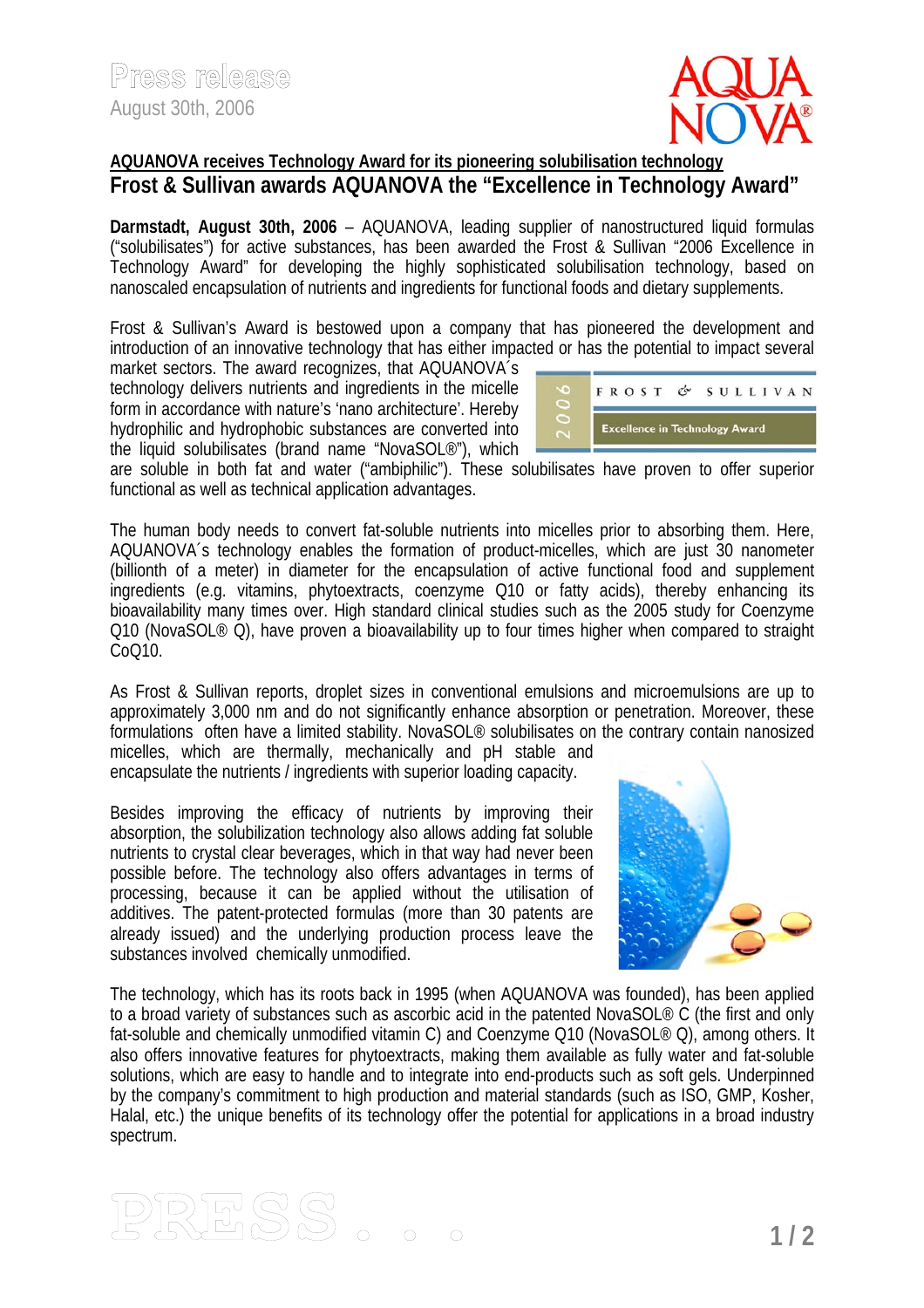

### **Company profile AQUANOVA:**

AQUANOVA is a leading supplier of innovative liquid solutions ("solubilisates") for a broad spectrum of well known raw materials and active substances (e.g. vitamins, fatty acids or phytoextracts). Completely in accordance with the era of nanotechnology and nature´s architecture, AQUANOVA develops, produces and together with partners markets these solubilisates (product brand "NovaSOL®") utilizing its proprietary and patent protected technology in close cooperation with renowned scientists and experts. The basis are nanostructured carriers (so called "product micelles"), which are thermally, mechanically and pH stable. These carriers, which are structured according to nature´s architecture, exhibit an average diameter of only approx. 30 nm. AQUANOVA solubilisates are ready to use enablers for the development and production of innovative and pioneering products in the fields of nutraceuticals, (functional) food, cosmetics, and pharmaceuticals. The absorption of the active substances, carried by the solubilisate (product micelles) and the resulting bioavailability is significantly increased and optimized. In addition the solubilisates generate unique technical features and benefits such as superior antioxidative capacity for oils and fats. The ISO certified company, who also works for global players such as BASF and Degussa, was founded in 1995 and is headquartered in Darmstadt (near Frankfurt), Germany. For more information, visit www.aquanova.de.

### **Contact AQUANOVA:**

**AQUANOVA German Solubilisate Technologies (AGT) GmbH Mr. Frank Behnam**  Birkenweg 8-10 64295 Darmstadt Germany

Phone: +49 (0) 61 51 / 6 69 69 -15 Fax: +49 (0) 61 51 / 6 69 69 -29 E-Mail: frank.behnam@aquanova.de Internet: www.aquanova.de

### **About Frost & Sullivan:**

Frost & Sullivan, a global growth consulting company, has been partnering with clients to support the development of innovative strategies for more than 40 years. The company's industry expertise integrates growth consulting, growth partnership services and corporate management training to identify and develop opportunities. Frost & Sullivan serves an extensive clientele that includes Global 1000 companies, emerging companies, and the investment community, by providing comprehensive industry coverage that reflects a unique global perspective and combines ongoing analysis of markets, technologies, econometrics, and demographics. For more information, visit www.frost.com.

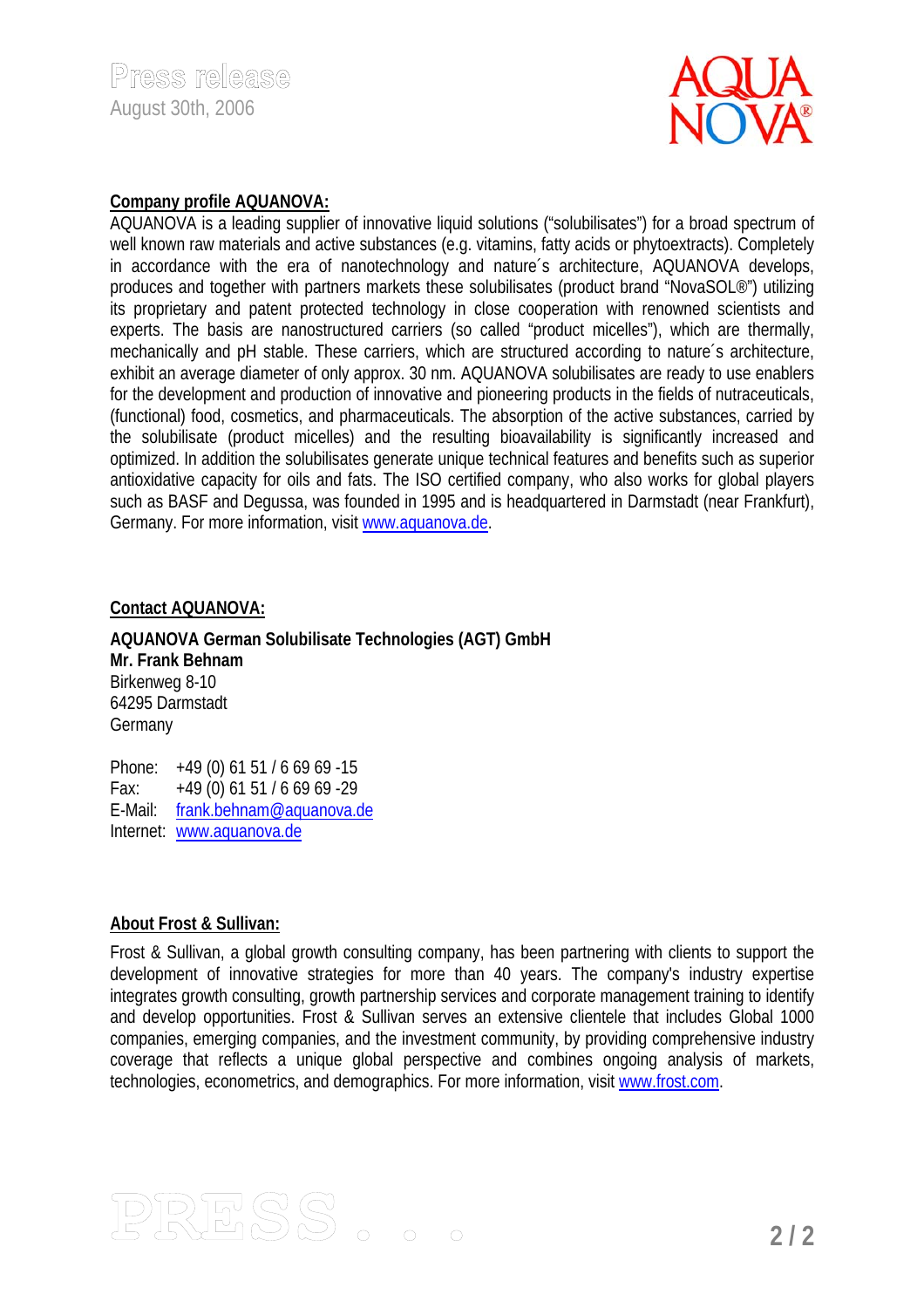